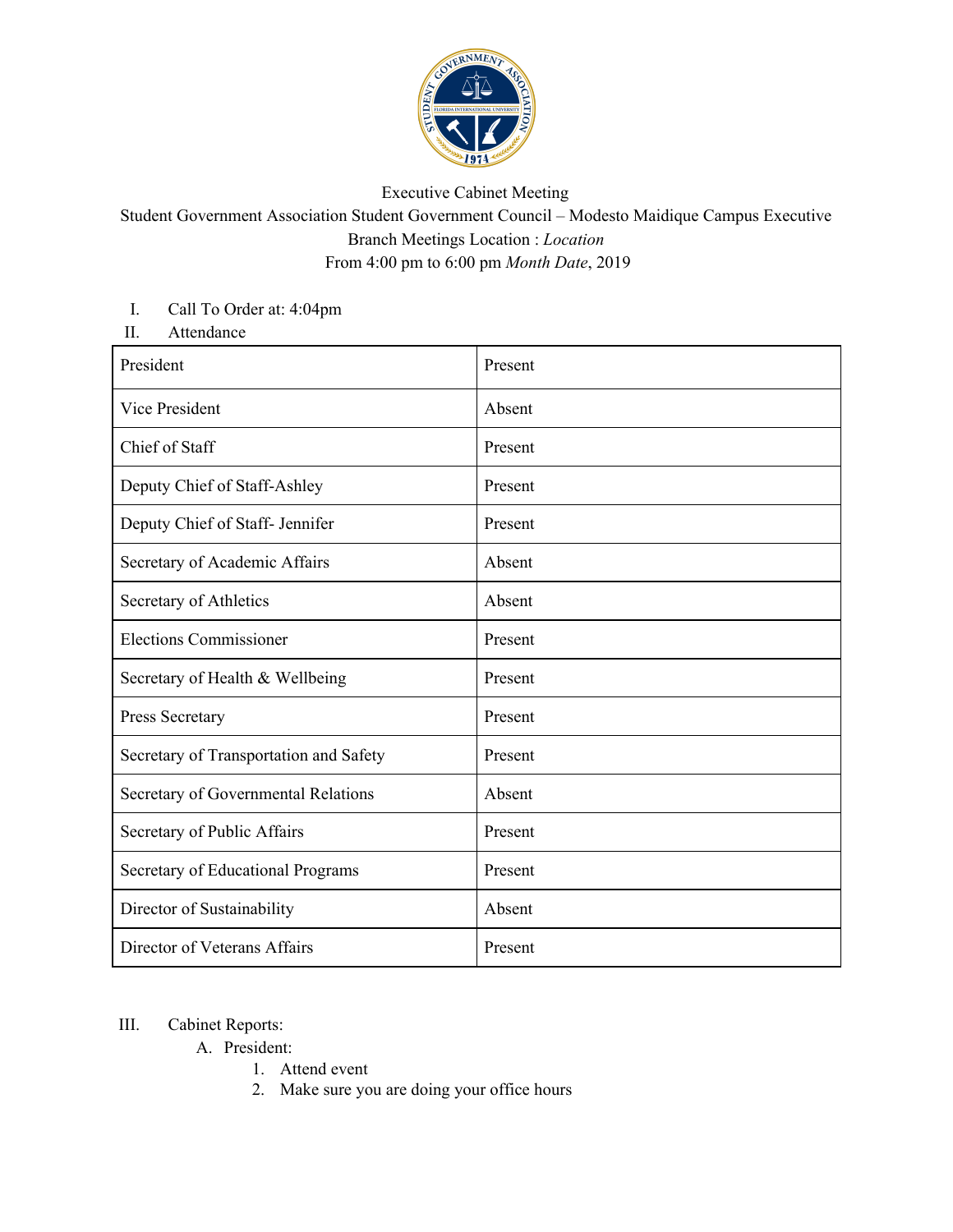- 3. Trustees Summit yesterday
- B. Vice President:
- C. Chief of Staff:
	- 1. Reviewing the 10-week report
	- 2. Weekly reports on panther connect
- D. Deputy Chief of Staff-Ashley:
	- 1. Still missing 1 director
	- 2. Putting one of my directors to work with Sam for the Health Fair event
	- 3. Put in a publications request for Brianna
	- 4. Work with Isabella to start promo for recharge
- E. Deputy Chief of Staff- Jennifer:
	- 1. Updating the SGA calendar for anyone who is new
	- 2. Had a meeting with Michelle to go over fundraising idea
		- a) From the final ideas we have I will start doing proposals to send them to her by next week.
	- 3. Started conversations with Eric from FIU in DC to start coordinating how we can help them further with their office.
- F. Secretary of Academic Affairs:
- G. Secretary of Athletics:
- H. Elections Commissioner:
	- 1. We have 3 upcoming info sessions in November and December.
	- 2. Started reaching out on Instagram.
	- 3. Meeting with Michelle on Monday with my elections board
- I. Secretary of Health & Wellbeing:
	- 1. Working on the Health Fair, in contact with Ashleys director to work together.
	- 2. Contacted evanny from the Student Health promotion services over there to talk about the flu shot services.
- J. Press Secretary:
	- 1. Took pictures at the preview for recharge
		- a) Finishing editing them
	- 2. Working on getting more videos to promote senate
- K. Director of Sustainability:
- L. Secretary of Transportation and Safety:
	- 1. Confirmed the date for Campus Safety Walk
		- a) Will be on November 14th at 7pm
		- b) Checking student organization to see who would want to participate
		- c) Finding out who to contact to reach RHA
	- 2. Meeting with transportation and safety tomorrow
	- 3. Stop the Bleed and First Aid training still pending
- M. Director of Veterans Affairs:
	- 1. Meeting with a recent hired at CAPS. Veterans have been wanting to reach out but CAPS doesn't have someone to deal with trauma.
- N. Secretary of Governmental Relations:
- A. Secretary of Public Affairs
	- 1. Got confirmed on Monday
	- 2. Start reaching out to Senator Jimenez in charge of the Student Advocacy Committee.
- B. Secretary of Educational Programs